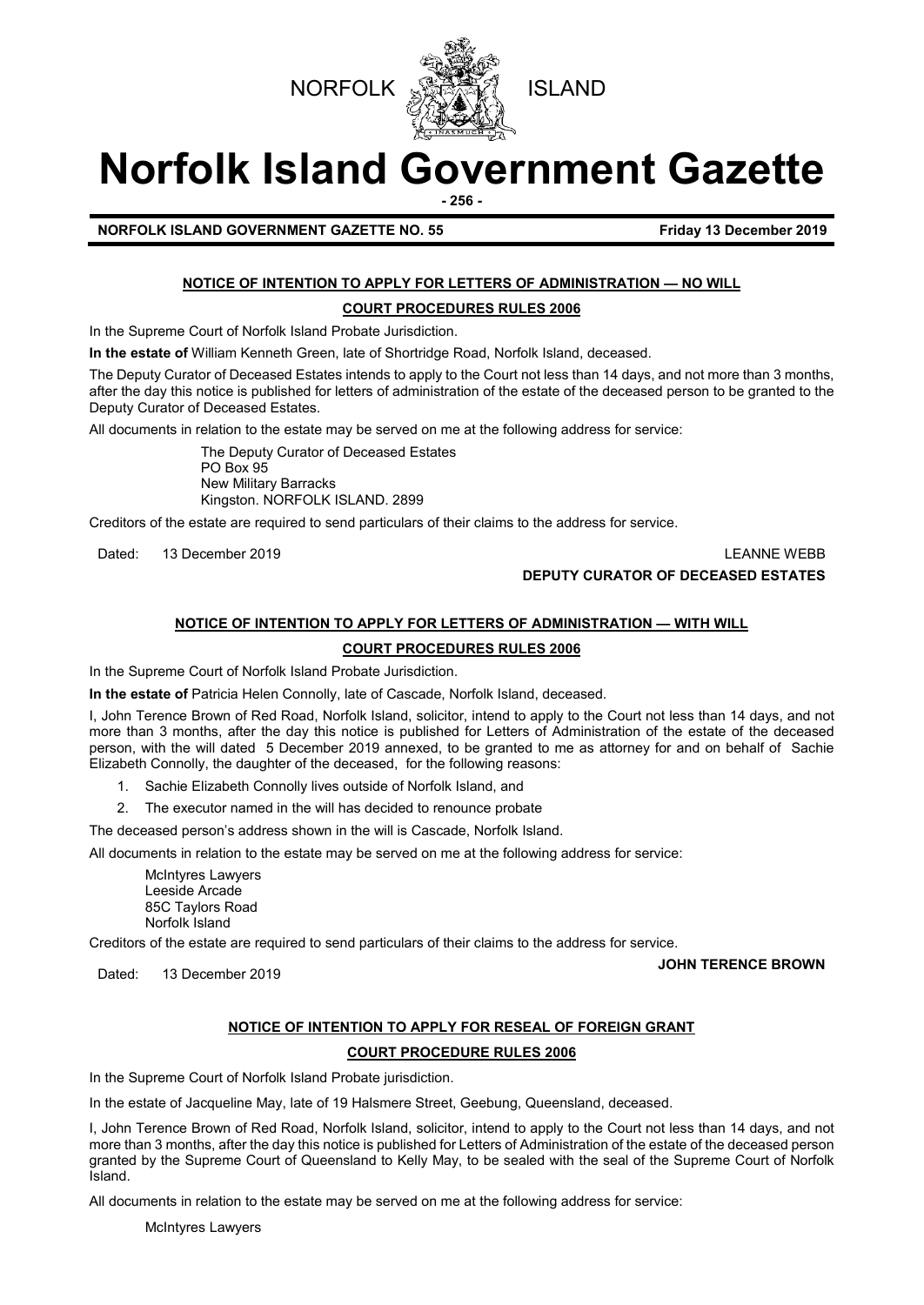#### **NORFOLK ISLAND GOVERNMENT GAZETTE NO. 55 Friday 13 December 2019**

Leeside Arcade 85C Taylors Road Norfolk Island South Pacific

Creditors of the estate are required to send particulars of their claims to the address for service.

#### Dated: 13 December 2019 **JOHN TERENCE BROWN SOLICITOR FOR THE ADMINISTRATOR**

## **SALE OF FOOD ACT 1950 (NI)**

## **RENEWAL OF SALE OF FOOD LICENCES COMMENCING 1 JANUARY 2020**

Persons involved in the production and/or sale of food in Norfolk Island are required to hold a license under the *Sale of Food Act 1950* (NI) [the Act].

All Sale of Food (SOF) licences expire on the 31 of December of the year in which they were issued regardless of when a licence is issued within that particular year. New applications by purchasers of businesses or renewal applications by business owners who already hold a SOF license must be lodged in writing in the prescribed Form A together with payment of the full applicable licence fee at the Norfolk Island Regional Council Customer Care Branch before 31 December 2019.

Applications forms are available for download at [www.norfolkisland.gov.nf](http://www.norfolkisland.gov.nf/) or can be collected at Customer Care.

Fees are as follows:

- Application fee \$380.00
- Renewal fee \$185.00

## Dated: 13 December 2019 **PETER WILSON TEAM LEADER WASTE AND ENVIRONMENT**

## **SLAUGHTERING ACT 1913 (NI) RENEWAL OF SLAUGHTERHOUSE LICENCES COMMENCING 1 JANUARY 2020**

In accordance with the provisions of the *Slaughtering Act 1913* (NI), all slaughterhouse licences remain in force until 31 of December of the year in which the licence is issued. Application forms are available for download at [www.norfolkisland.gov.nf](http://www.norfolkisland.gov.nf/) or can be collected at Customer Care. Renewal payments can be made at Customer Care. Fees are as follows:

- Application fee \$380.00
- Renewal fee \$380.00

## Dated: 13 December 2019 PETER WILSON **TEAM LEADER WASTE AND ENVIRONMENT**

## **PASTURAGE AND ENCLOSURE ACT 1949 (NI) APPLICATION FOR PASTURAGE RIGHTS FOR THE TWELVE MONTHS COMMENCING 1 APRIL 2020**

#### **Pasturage Rights Applications**

In accordance with sub-section 5(a) and (b) of the *Pasturage and Enclosure Act 1949* (NI) a cattle owner may on the form provided, and during the last 14 days of December in any year apply to the General Manager for a right of pasturage for the year commencing on the next succeeding 1 April.

Application forms may be obtained from the Norfolk Island Regional Council's website www.norfolkisland.gov.nf/council/council-documents/cattle, or from Customer Care, 9 New Cascade Road. Application forms can be lodged in person to Customer Care or via email [customercare@nirc.gov.nf.](mailto:customercare@nirc.gov.nf)

To be eligible to be granted pasturage rights, an applicant must be an individual who:

- is at least 18 years of age, and
- must be an owner of stock.

There are a limited number of pasturage rights available. Due to insufficient feed and water due to continued drought, and the potential impact of the annual army grub infestation no additional pasturage rights will be granted in 2020- 2021. Furthermore, it is possible that the total number of pasturage rights could be reduced for 2020-2021.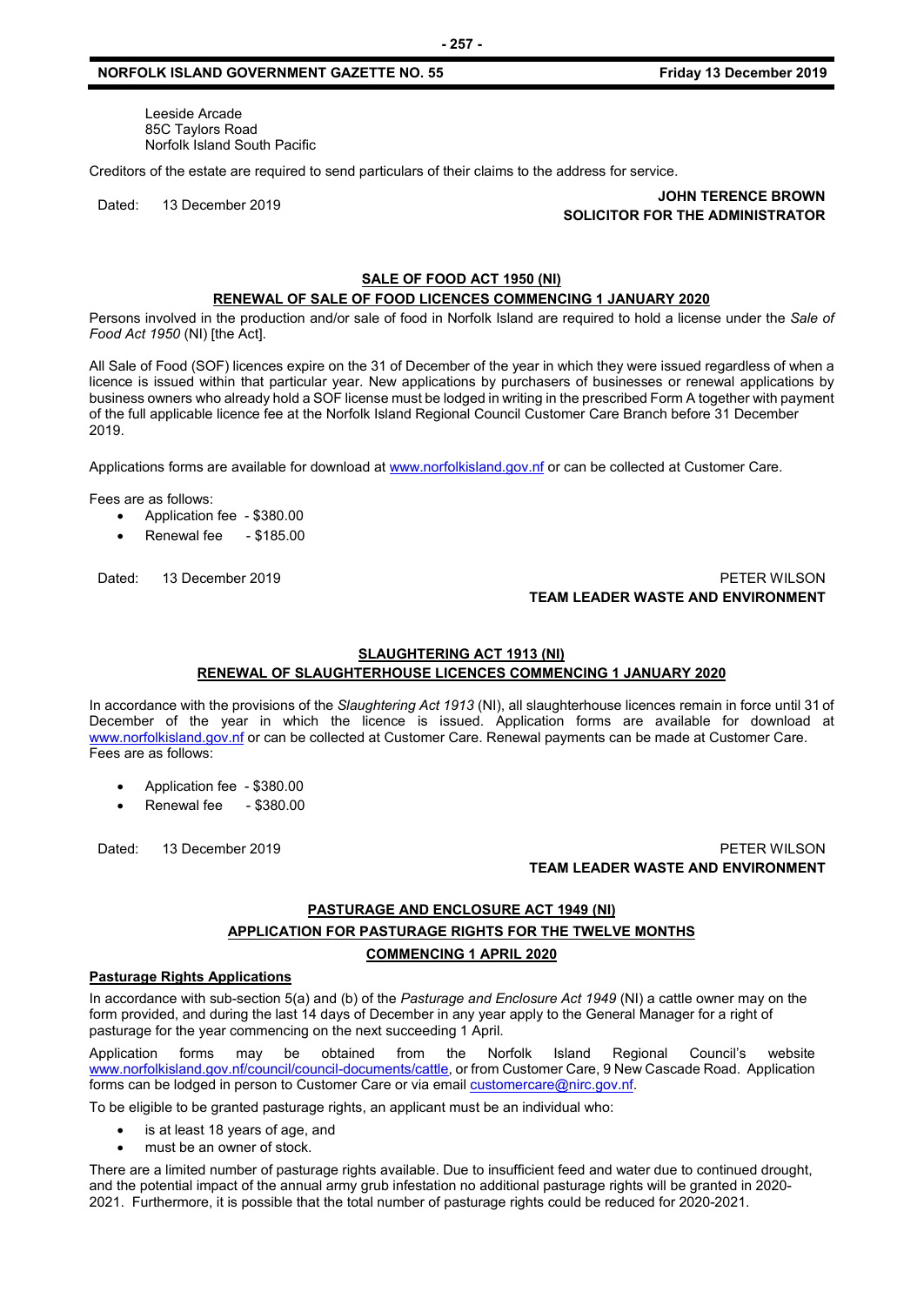#### **NORFOLK ISLAND GOVERNMENT GAZETTE NO. 55 Friday 13 December 2019**

The Norfolk Island Regional Council allocates pasturage rights according to its policies and procedures which are applicable at the time. The Depasturing Cattle Policy, amongst other things, details Cattle Owner Responsibilities and can be viewed a[t www.norfolkisland.gov.nf/sites/default/files/docs/NIRC/CouncilPolicies/4.05%20-](http://www.norfolkisland.gov.nf/sites/default/files/docs/NIRC/CouncilPolicies/4.05%20-%20Depasturing%20Cattle%20Policy.pdf) [%20Depasturing%20Cattle%20Policy.pdf](http://www.norfolkisland.gov.nf/sites/default/files/docs/NIRC/CouncilPolicies/4.05%20-%20Depasturing%20Cattle%20Policy.pdf)

## **Fees**

The fee payable for each head of cattle over the age of 6 months is \$125.00 and is payable after an applicant is advised if they have been successful in securing pasturage right(s).

#### **NOTE:**

**PASTURAGE RIGHT APPLICATIONS RECEIVED BY THE NORFOLK ISLAND REGIONAL COUNCIL AFTER 31 DECEMBER 2019 CANNOT BE ACCEPTED.**

## Dated: 12 December 2019 JAMES CASTLE **SENIOR ENVIRONMENTAL OFFICER**

## **DOGS REGISTRATION ACT 1936 (NI)**

The public are reminded that dog registrations expire on 1 January 2020 and that the keeping of an unregistered dog is an offence.

It is the responsibility of the owner/keeper to ensure that any dog over the age of 6 months is registered and wearing a current registration tag issued by the Registrar of Dogs.

Owners of dogs are therefore encouraged to ensure that their dog is registered and that the identification tag is affixed to the dog within 14 days after it has been issued.

Application forms for registration of dogs are available online a[t www.norfolkisland.gov.nf/forms](http://www.norfolkisland.gov.nf/forms) or from the Registry Office during normal business hours.

#### Dated: 6 December 2019 ALLEN BATAILLE **REGISTRAR OF DOGS**

#### **ELECTRICITY SUPPLY ACT 1985 (NI) NOTICE TO CONSUMERS**

#### **PLEASE NOTE THAT:**

- 1. Under subsection 9(1) of the *Electricity Supply Act 1985* (NI), authorised officers will be entering lands Island wide between the hours of 8am and 5pm from 16 December 2019 to 24 December 2019, for the purpose of reading electricity meters.
- 2. All dogs should be securely tethered or housed at the times specified above, to allow authorised officers to carry out their duty in safety.
- 3. Failure to securely tether or house a dog will result in an electricity meter not being read.
- 4. If an electricity meter on any land is not read as a result of a dog not being securely tethered or housed, the electricity supply to that land may be assessed.

Persistent failure to comply with the request to restrain dogs at the times when the meters are read, may result in disconnection of the service.

#### Dated: 14 December 2019 **JOHN CHRISTIAN TEAM LEADER ELECTRICITY**

## **FIRE CONTROL ACT 2000 (NI) DECLARATION OF A FIRE DANGER PERIOD PUBLIC NOTICE**

The public are advised that I, Eric Russell Hutchinson, Administrator and delegate of the Commonwealth Minister under item 1.42 of the *Minister's Norfolk Island Delegation Instrument (No. 2) 2017* (CTH)*,* **hereby declare** under section 21(1) of the *Fire Control Act 2000* (NI) [the Act] that a **total fire period** applies to the whole of Norfolk Island **from 9.00am on 3 December 2019 until 6:00pm on 17 December 2019.**

A person who otherwise lights a fire in the open air is guilty of an offence and may be fined up to \$2,000.00 or be imprisoned for two years or both.

All enquiries should be directed to the Chief Fire Control Officer on telephone 22049 or 51199.

Dated: 2 December 2019 **ERIC HUTCHINSON** 

**ADMINISTRATOR**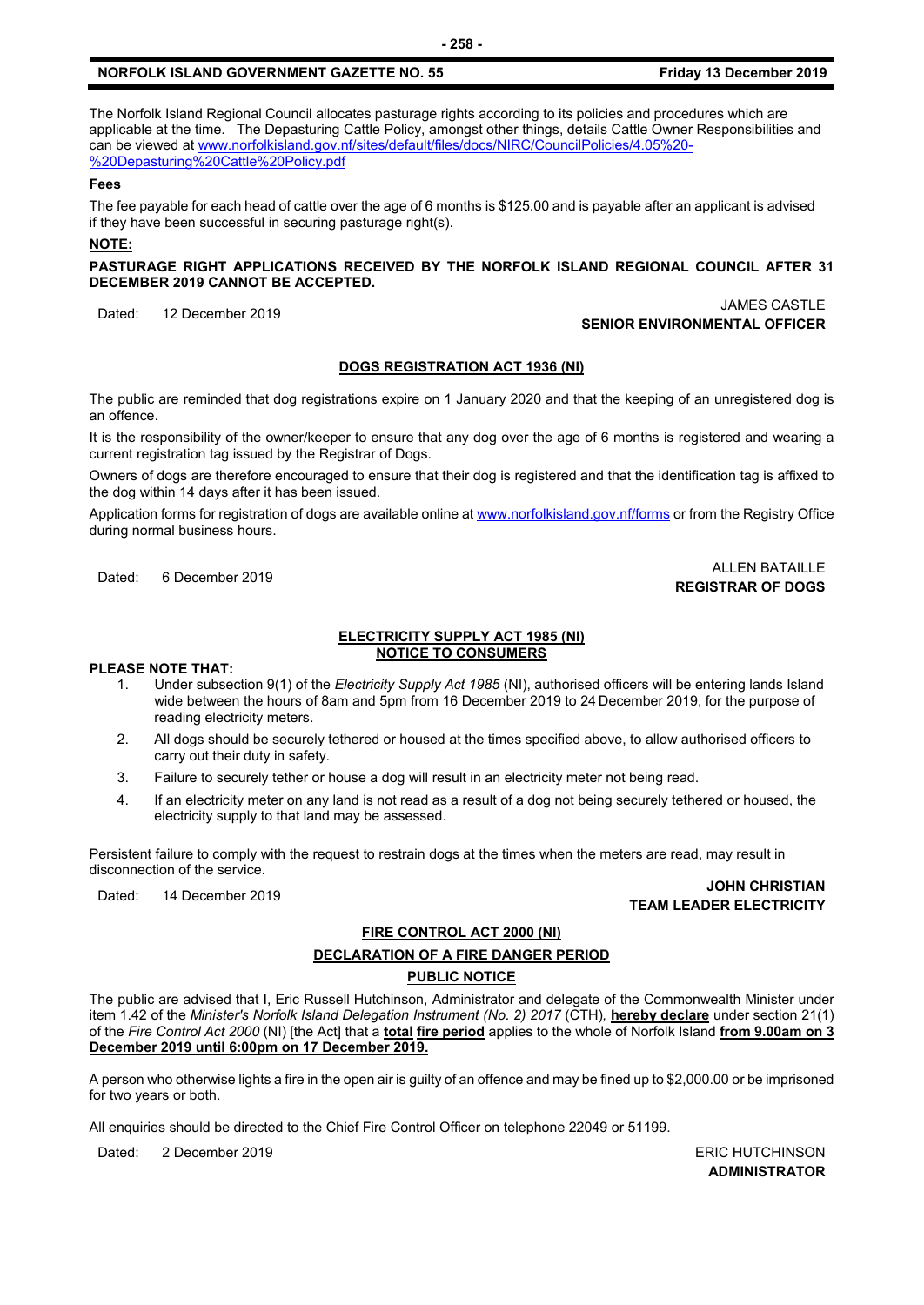## **PLANNING ACT 2002 (NI) SUBSECTION 11(1) NOTICE INVITATION FOR PUBLIC SUBMISSIONS ABOUT A DRAFT PLAN TO VARY THE NORFOLK ISLAND PLAN 2002**

I, Eric Hutchinson, Administrator of Norfolk Island and delegate of the Commonwealth Minister under Item 1.78 of the *Minister's Norfolk Island Delegation Instrument 2017 (No. 2)* (CTH), invite public submissions about a draft plan to vary the Norfolk Island Plan 2002, to allow *Subdivision – Major* to create two additional lots.

| <b>Applicants:</b>                            | David and Coral Bell                          |
|-----------------------------------------------|-----------------------------------------------|
| Draft Plan No:                                | PVA 3/2019                                    |
| The draft Plan applies to the following land: | Portion 47b1, 44 Martins Road, Norfolk Island |

#### **Public Exhibition**

An Application to Vary the Norfolk Island Plan was submitted under subsection 9(2) of the *Planning Act 2002* (NI) to allow use of designated land as described above, for *Subdivision - Major* as permissible with consent use or development to create 2 additional lots as shown in Draft Plan 3/2019. If approved, the plan variation would allow a development application for the proposed subdivision of Portion 47b1 Martins Road to be considered and determined.

In accordance with subsection 11(1) of the *Planning Act 2002* (NI)*,* the draft plan, as shown below, and the accompanying Plan Variation Application and reasons for the application are available for inspection, during business hours, between Monday 9 December 2019 and Monday 20 January 2020 at the Planning Office at the Norfolk Island Regional Council, New Military Barracks, Kingston.

Draft plan 3/2019

| Proposed<br>changes | The Norfolk Island Plan 2002 (as amended) is amended as follows: |                                            |                                                                                        |  |
|---------------------|------------------------------------------------------------------|--------------------------------------------|----------------------------------------------------------------------------------------|--|
|                     | <b>SCHEDULE 2 – DEVELOPMENT OF SPECIFIC SITES</b>                |                                            |                                                                                        |  |
|                     | <b>S2.1- SPECIFIC SITES SUBJECT TO CLAUSE 104</b>                |                                            |                                                                                        |  |
|                     | To insert at the end of the Schedule:                            |                                            |                                                                                        |  |
|                     | Lot                                                              | <b>Purpose</b>                             | <b>Conditions</b>                                                                      |  |
|                     | Portion 47b1 Martins Road                                        | Subdivision into a total of 3<br>portions. | As detailed in the Notice of<br>Decision for<br>Development<br><b>Application xxxx</b> |  |
|                     |                                                                  |                                            |                                                                                        |  |
|                     |                                                                  |                                            |                                                                                        |  |

#### **Submissions**

Any person may make written submissions to the General Manager about this draft plan. All submissions must be received by Monday 20 January 2019 and signed by at least one person making the submission. If a submission objects to the draft plan, the grounds for objections must be specified in the submission.

## Dated: 28 November 2019 ERIC HUTCHINSON **ADMINISTRATOR OF NORFOLK ISLAND AND DELEGATE OF THE COMMONWEALTH MINISTER**

## **PLANNING ACT 2002 (NI) – SUBSECTION 43(1) NOTICE DEVELOPMENT APPLICATION**

| DA 19/2019                                                     |
|----------------------------------------------------------------|
| C D Christian-Bailey & K S Christian-Bailey                    |
| PO Box 144, NORFOLK ISLAND 2899,                               |
| Portion(s) Lot: 84 Sec: 13 Portion 26z2, 42a New Cascade Road  |
| Subdivision - Major: Create three additional lots; and Signage |
| Mixed Use                                                      |
| Permissible (with consent)                                     |
|                                                                |

#### **Public Exhibition**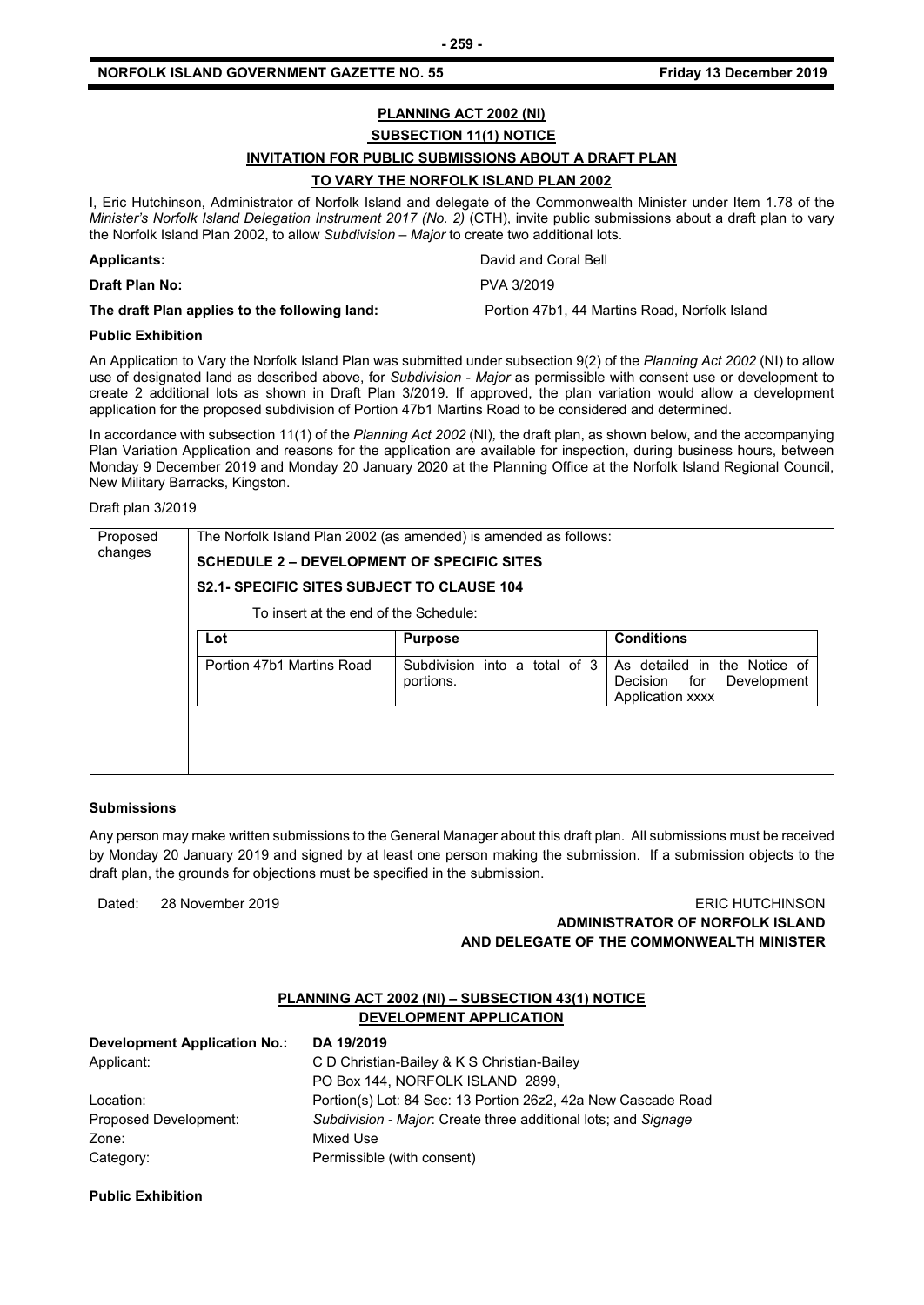This Development Application may be inspected, during business hours, at the Planning Office at the Norfolk Island Regional Council, New Military Barracks, Kingston.

#### **Submission**

Any person may, during the period between Monday 9 December 2019 and Monday 23 December 2019, make written submissions to the General Manager about this Development Application. All submissions must state the relevant Development Application number. All submissions must be signed by at least one person making the submission. If a submission objects to the proposed development, the grounds for objections must be specified in the submission.

#### **Reviewable decisions**

Decisions made on this Development Application under the *Planning Act 2002* (NI) are reviewable decisions within the meaning of subsection 78(1) of the Act.

Dated: 3 December 2019 JODIE BROWN

**SENIOR STRATEGIC PLANNER**

#### **TRAFFIC ACT 2010 (NI)**

**TEMPORARY CLOSURE OF ROAD FOR ROAD WORKS** 

#### **CULVERT PIPE REPLACEMENT AND REPAIR**

#### **ANSON BAY ROAD – SECTION OF HEADSTONE ROAD TO THE GUN CLUB ON ANSON BAY ROAD**

I, Bruce Taylor, Acting Chief Executive Officer and Interim General Manager of the Norfolk Island Regional Council, under section 50 of the *Traffic Act 2010* (NI) **close** that part or parts of the road specified in Part 1 of the Schedule to all vehicular traffic (except any vehicle specified in Part 2 of the Schedule) for and during the period **8.00am to 4.00pm on and from Tuesday 7 January 2020 through to Friday 1 May 2020** as necessary for public safety purposes and as I am of the opinion it is necessary or desirable to do so in order to carry out **CULVERT PIPE REPLACEMENT AND REPAIR**.

#### **SCHEDULE**

**Part 1** – Part Road Closure: That part of Anson Bay Road, from a section of Headstone Road to the Gun Club on Anson Bay Road, for the purpose of culvert/pipe replacement and repair as shown on the attached plan and map. The start and end of the road works site to be as officially signposted by the Council or as directed by Council workers at the works site or as directed by police from time to time during the period which from time to time may be a closure of all of the road or a closure of only a part of the road or a closure of one or more carriageways of Anson Bay Road as needed for the culvert works.

**Part 2** - Exempted classes of vehicles –

- (a) Vehicles and plant authorised by the Interim General Manager of the Norfolk Island Regional Council or delegate thereof for delivery of goods or services;
- (b) Council vehicles and plant involved on official business;
- (c) Police, ambulance, fire services and emergency vehicles on official business;<br>(d) Vehicles authorised by OIC Police or delegate thereof.
- Vehicles authorised by OIC Police or delegate thereof.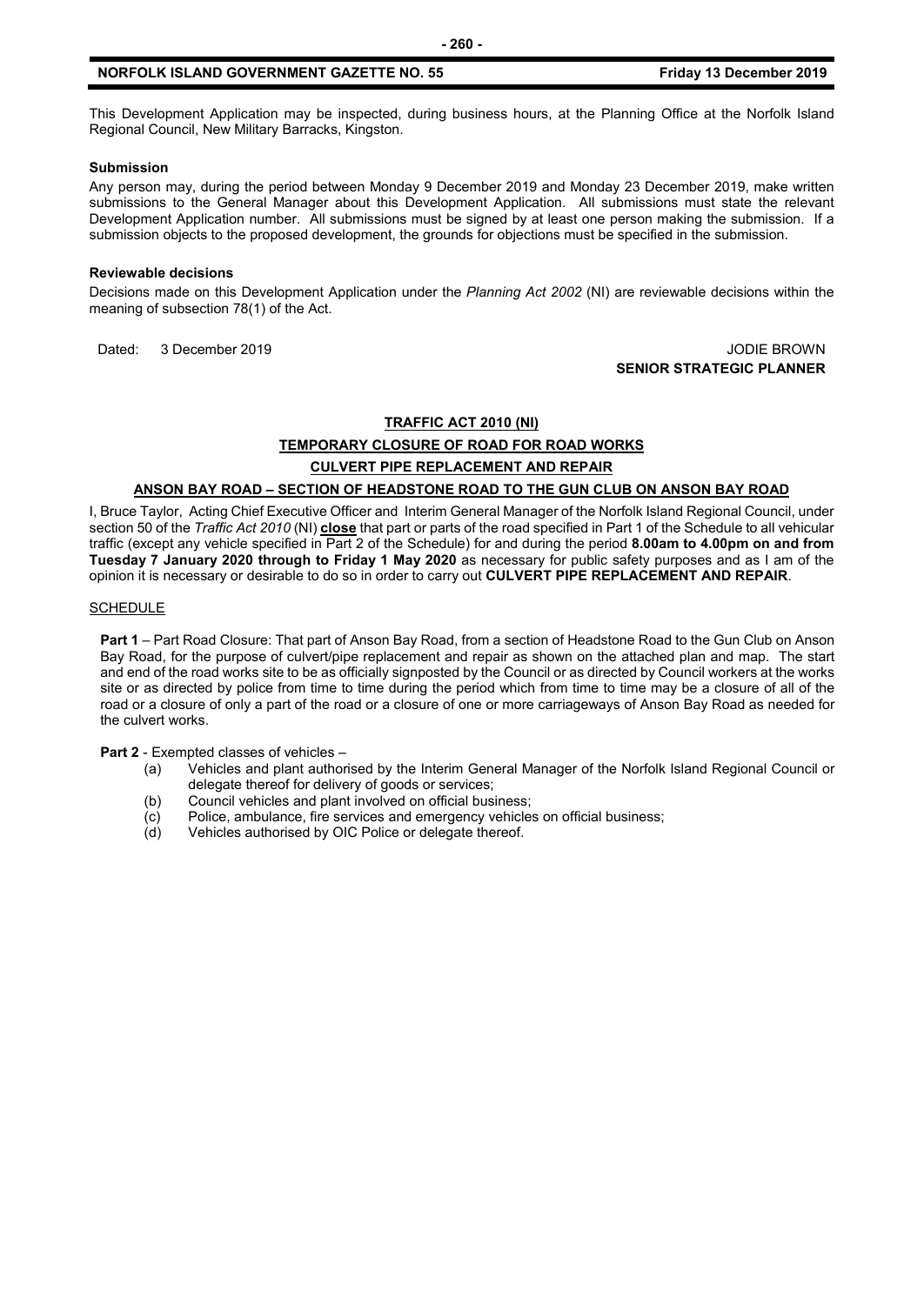## **NORFOLK ISLAND GOVERNMENT GAZETTE NO. 55 FIGULARY 13 December 2019**



## Dated: 2 December 2019 **BRUCE TAYLOR ACTING CHIEF EXECUTIVE OFFICER**

## **TRAFFIC ACT 2010 (NI)**

## **TEMPORARY CLOSURE OF ROAD FOR ROAD WORKS**

## **CULVERT PIPE REPLACEMENT AND REPAIR**

## **FERNY LANE – BETWEEN AIRPORT WORKSHOP GATES TO END OF RUNWAY 22**

I, Bruce Taylor, Acting Chief Executive Officer and Interim General Manager of the Norfolk Island Regional Council, under section 50 of the *Traffic Act 2010* (NI) **close** that part or parts of the road specified in Part 1 of the Schedule to all vehicular traffic (except any vehicle specified in Part 2 of the Schedule) for and during the period **8.00am to 4.00pm on and from Monday 9 December 2019 through to Friday 14 February 2020** as necessary for public safety purposes and as I am of the opinion it is necessary or desirable to do so in order to carry out **CULVERT PIPE REPLACEMENT AND REPAIR**.

#### **SCHEDULE**

**Part 1** – Part Road Closure: That part of Ferny Lane, from the Airport Workshop Gates to end of Runway 22, for the purpose of culvert/pipe replacement and repair as shown on the attached plan and map. The start and end of the road works site to be as officially signposted by the Council or as directed by Council workers at the works site or as directed by police from time to time during the period which from time to time may be a closure of all of the road or a closure of only a part of the road or a closure of one or more carriageways of Ferny Lane as needed for the culvert works.

**Part 2** - Exempted classes of vehicles –

- a) Vehicles and plant authorised by the Interim General Manager of the Norfolk Island Regional Council or delegate thereof for delivery of goods or services;
- b) Council vehicles and plant involved on official business;
- c) Police, ambulance, fire services and emergency vehicles on official business;
- d) Vehicles authorised by OIC Police or delegate thereof.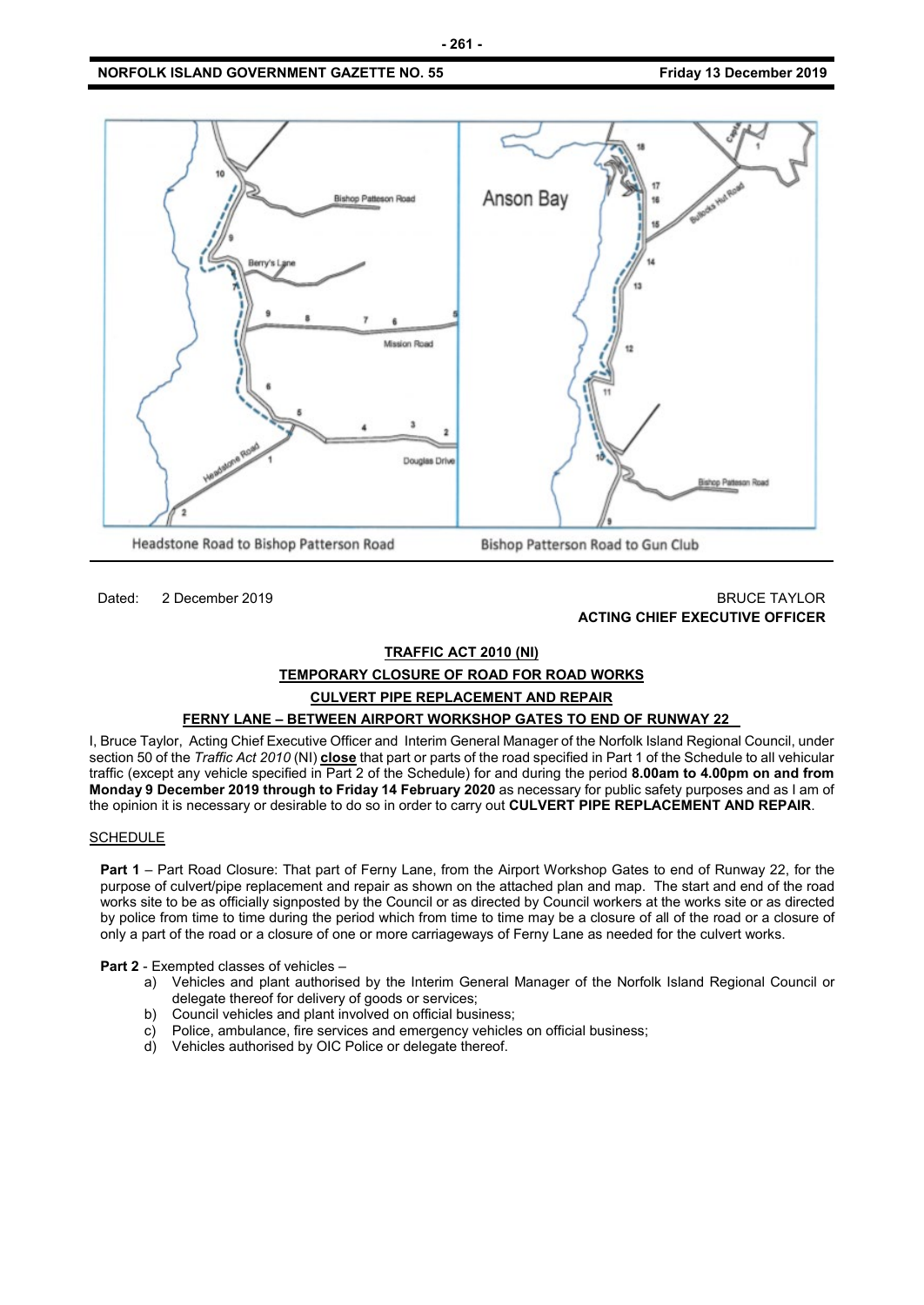

Dated: 2 December 2019 BRUCE TAYLOR **ACTING CHIEF EXECUTIVE OFFICER**

#### **TRAFFIC ACT 2010 (NI)**

## **TEMPORARY CLOSURE OF ROAD: MOVEMENT OF WIDE AND HEAVY VEHICLES MARSHS ROAD FROM STOCKYARD ROAD TO BALL BAY**

I, Lotta Jackson, Chief Executive Officer and General Manager of the Norfolk Island Regional Council, under section 50 of the *Traffic Act 2010* (NI), temporarily close that part or parts of the road specified in Part 1 of the Schedule to all vehicular traffic (except any vehicle specified in Part 2 of the Schedule) **for a 24 hour period each day from 6:00am from Wednesday 9 October 2019 to 6:00am on Tuesday 31 March 2020** as I am of the opinion it is necessary or desirable to do so for public safety purposes and to enable Boral Resources QLD Pty Limited to receive and move vehicles, plant, equipment and materials from Ball Bay's temporary groyne involving the operation of wide and heavy vehicles and for related purposes.

#### **SCHEDULE**

Part 1 – Partial Road Closure: That part or parts of the roads comprising Marshs Road from Stockyard Road to Ball Bay.<br>Part 2 - Exempted classes of vehicles: Exempted classes of vehicles:

- (a) Vehicles and plant authorised by the General Manager of the Norfolk Island Regional Council or delegate thereof for delivery of goods or services;
- (b) Council vehicles and plant involved on official business;
- (c) Police, ambulance, fire services and emergency vehicles on official business;
- Vehicles authorised by OIC Police or delegate thereof;
- (e) Fuel and Gas supply vehicles.

Dated: 12 September 2019 LOTTA JACKSON **CHIEF EXECUTIVE OFFICER**